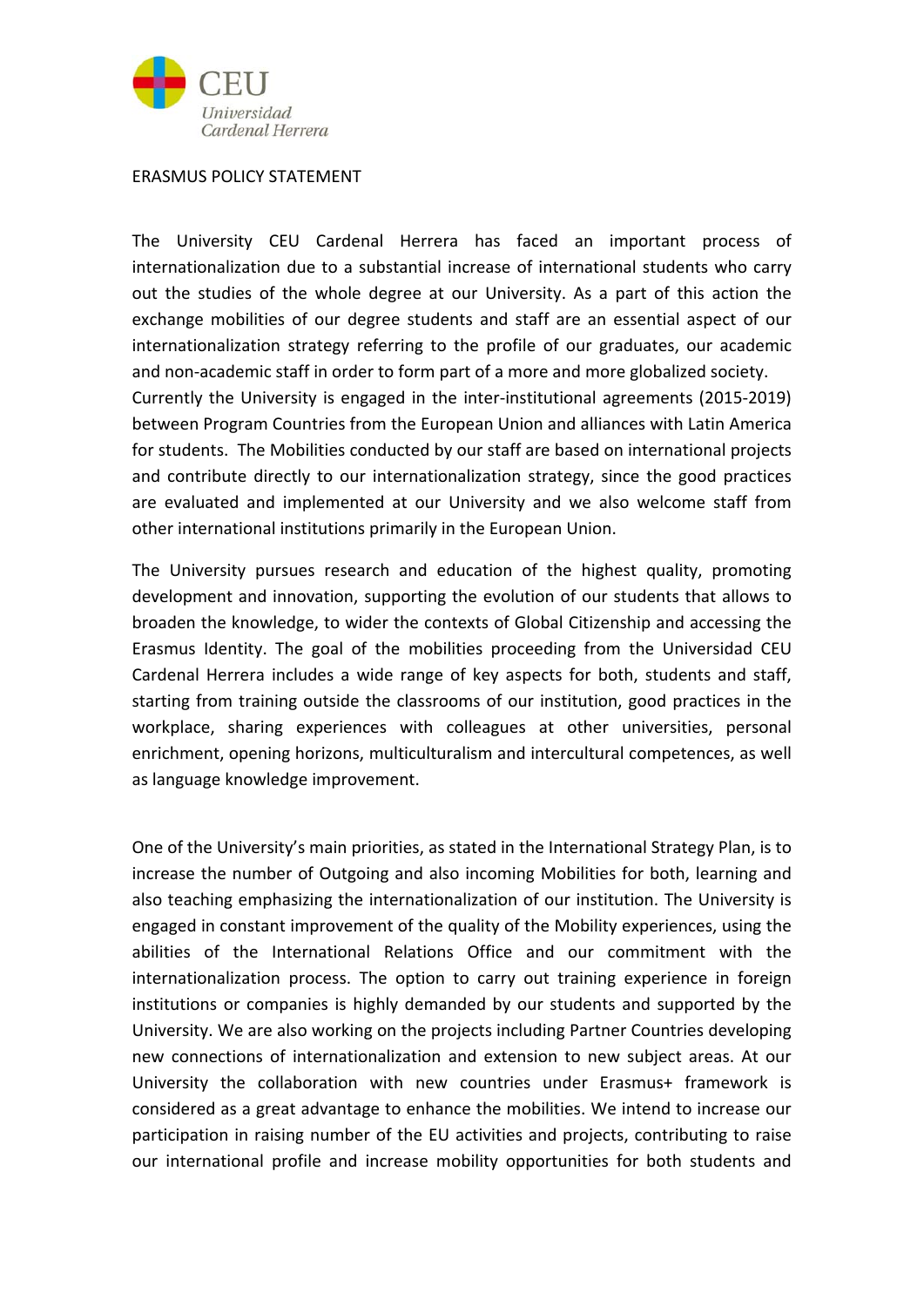

staff. Our non-academic staff is engaged in the internationalization of the institution and our academic staff exchange is fundamental in the internationalization of the curriculum of the students. The students are informed about their options via informative talks, video tutorials, infographics and online assistance. The students who have already accomplished their mobilities share their experience in our University through our blogs and social network. Their reports also allow to identify problems and analyze any kind of issues with the partner institutions. Our goal is to improve the awareness of all the international opportunities at the earliest stage of the studies, giving the students the chance to take advantage of planning their experience abroad in both areas: studies and training.

The University considers that Erasmus Mobility contributes to life-changing experiences, and to this end the Erasmus Incoming students are enrolled and become a part of the University, having equal academic treatment, the same rights, as well as the chance to participate in the Campus activities provided by our Campus Life section, as all the students at our University. Our Language Centre provides language courses for Incoming students and also offers assessment and courses for our Outgoing students and staff before their mobilities, as well as evaluates the level of their knowledge, as established in the rules of the Mobility application process.

At our University both, the incoming and the outgoing students, carry out their mobility under supervision of an academic coordinator, who is in charge of giving all the necessary academic support and provide information and help if needed. Each student is requested to inform the University about any changes in the scheduled mobility.

The University is committed to provide equal possibilities to all its students and staff. The students participating in the Mobility program are chosen based on their language assessment, as well as their academic record, without any regard to social background, religion, race, ethnic origin or sex. The Mobilities conducted by our staff are granted based on international projects and contribute directly to our internationalization strategy. The processes are evaluated and analyzed using Customer Journey Mapping techniques.

The University CEU Cardenal Herrera is working according to the European Credit Transfer and Accumulation System (ECTS). Periods of studies carried out by the students under Erasmus framework are fully recognized and do not increase the lengths of the studies. Incoming students receive the Transcript of their records in order to be able to accomplish the recognition of their credits at the sending institution.